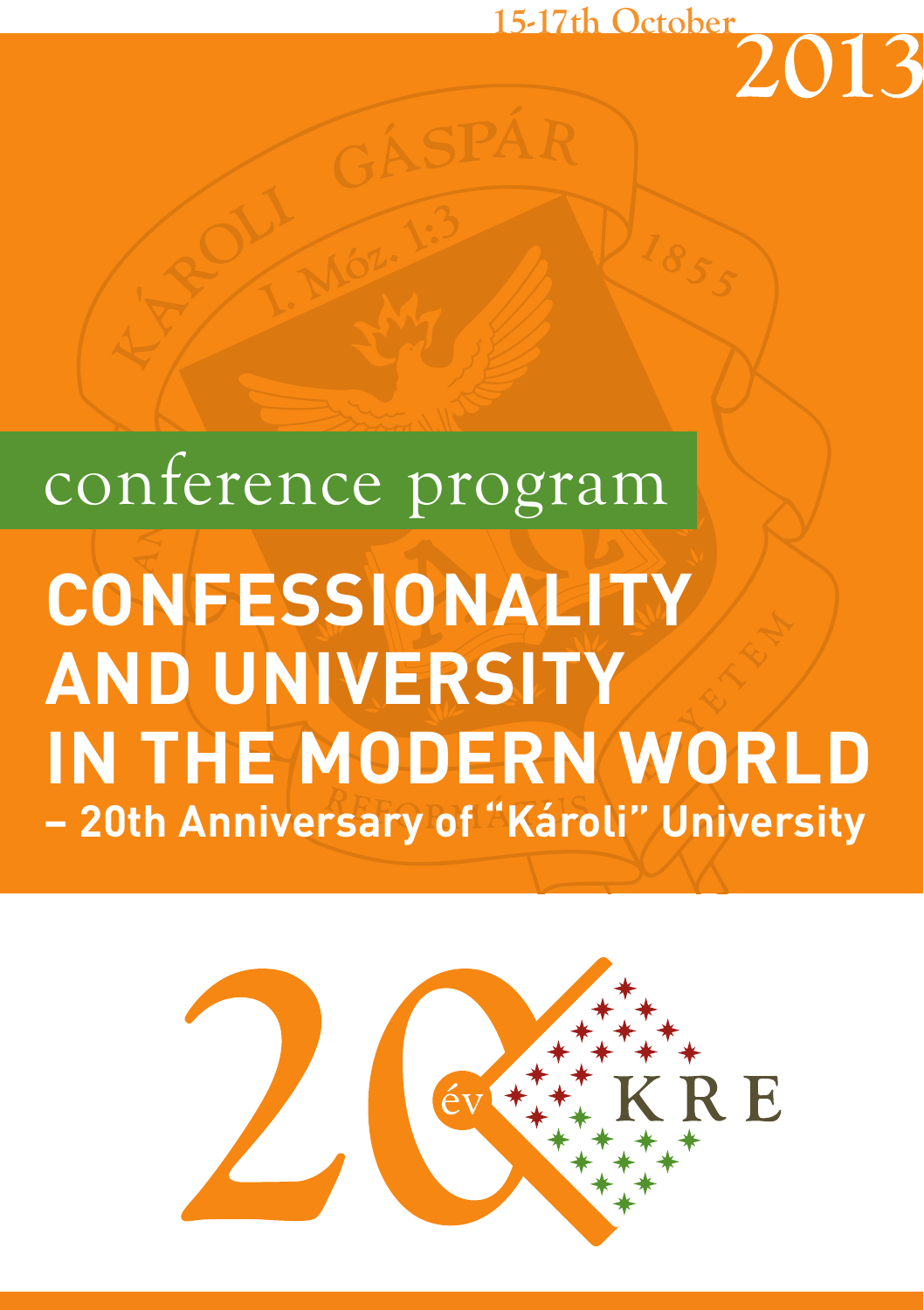## Welcome to the **CONFESSIONALITY AND UNIVERSITY IN THE MODERN WORLD – 20th Anniversary of "Károli" University** conference!

"Károli" University was founded by the General Assembly of the Reformed Church in Hungary in 1993. In establishing our University, the General Assembly remained true to the fundamental truths as revealed in the Scriptures, as well as to its heritage, and voted to continue these traditions for the benefit of our nation. Károli Gáspár University of the Reformed Church in Hungary is proud of guaranteeing educational facilities for students and assisting in the development of their academic potential; following in the footsteps of many centuries of Reformed and Hungarian higher education. This conference is an opportunity to reflect upon the great achievements made in the field of academic programs in the past 20 years and take a look into the future opportunities.

We hope you will find this program an inspirational and truly memorable event dedicated to the anniversary.

## TUESDAY, 15TH OCTOBER "CHRISTIAN UNIVERSITIES" PANEL

| 10.00 Opening greetings                                                                                                                                                                                              | 60 min.        |  |
|----------------------------------------------------------------------------------------------------------------------------------------------------------------------------------------------------------------------|----------------|--|
| Rector of Károli University, Presiding Bishop of the Reformed Church in Hungary,<br>Rectors of other church related universities                                                                                     |                |  |
| 11.00 Opening of the Christian Universities panel<br>Dr. Enikő Sepsi Dean of the Faculty of Humanities KRE, Hungary                                                                                                  | 15 min.        |  |
| 11.15 - 13.15 FIRST SESSION Chair: Prof. Dr. Tibor Fabiny                                                                                                                                                            |                |  |
| 11.15 Christian (Protestant and Catholic) Universities in North America:<br><b>Past Present and Future</b><br>Dr. Jeff Boumann Director of the Service-Learning Center Calvin College, USA                           | $45+15$ min.   |  |
| 12.15 The Rebirth of Protestant Universities in Eastern Europe<br><b>After the Fall of Communism</b><br>Dr. Perry Glanzer Professor Baylor University, USA                                                           | 45+15 min.     |  |
| 13.15 LUNCH offered (break)                                                                                                                                                                                          | <b>60 min.</b> |  |
| 14.15 - 16.00 SECOND SESSION Chair: Dr. Enikő Sepsi                                                                                                                                                                  |                |  |
| 14.15 The Mission of IAPCHE International Association<br>for Promoting Christian Higher Education<br>Dr. Mwenda Ntarangwi Executive Director of IAPCHE<br>"Associate Professor of Anthropology, Calvin College, USA" | $45+15$ min.   |  |
| 15.15 The Lithuanian Christian University: Its Foundation and Twenty Years<br>Dr. Marlene Wall President LCC International University                                                                                | $30+15$ min.   |  |
| <b>16.00 COFFEE BREAK</b>                                                                                                                                                                                            | 30 min.        |  |
| 16.30 - 19.00 THIRD SESSION Chair: Prof. Dr. Gyula Bakacsi                                                                                                                                                           |                |  |
| 16.30 The Sapientia University in Transylvania<br>Emőd Farkas Office Director Sapientia Foundation                                                                                                                   | $30+15$ min.   |  |
| 17.15 Partium University in Transylvania<br>Levente Székedi Vice-dean of Partium Christian University,<br><b>Faculty of Human and Social Studies</b>                                                                 | $30+15$ min.   |  |
| 18.00 Reflections on Transylvanian Christian Universities<br>Prof. Dr. Gyula Bakacsi Associate Professor Faculty of Business Administration<br>Corvinus University of Budapest                                       | 20+10 min.     |  |
| 19.00 - 21.00 CONFERENCE DINNER                                                                                                                                                                                      |                |  |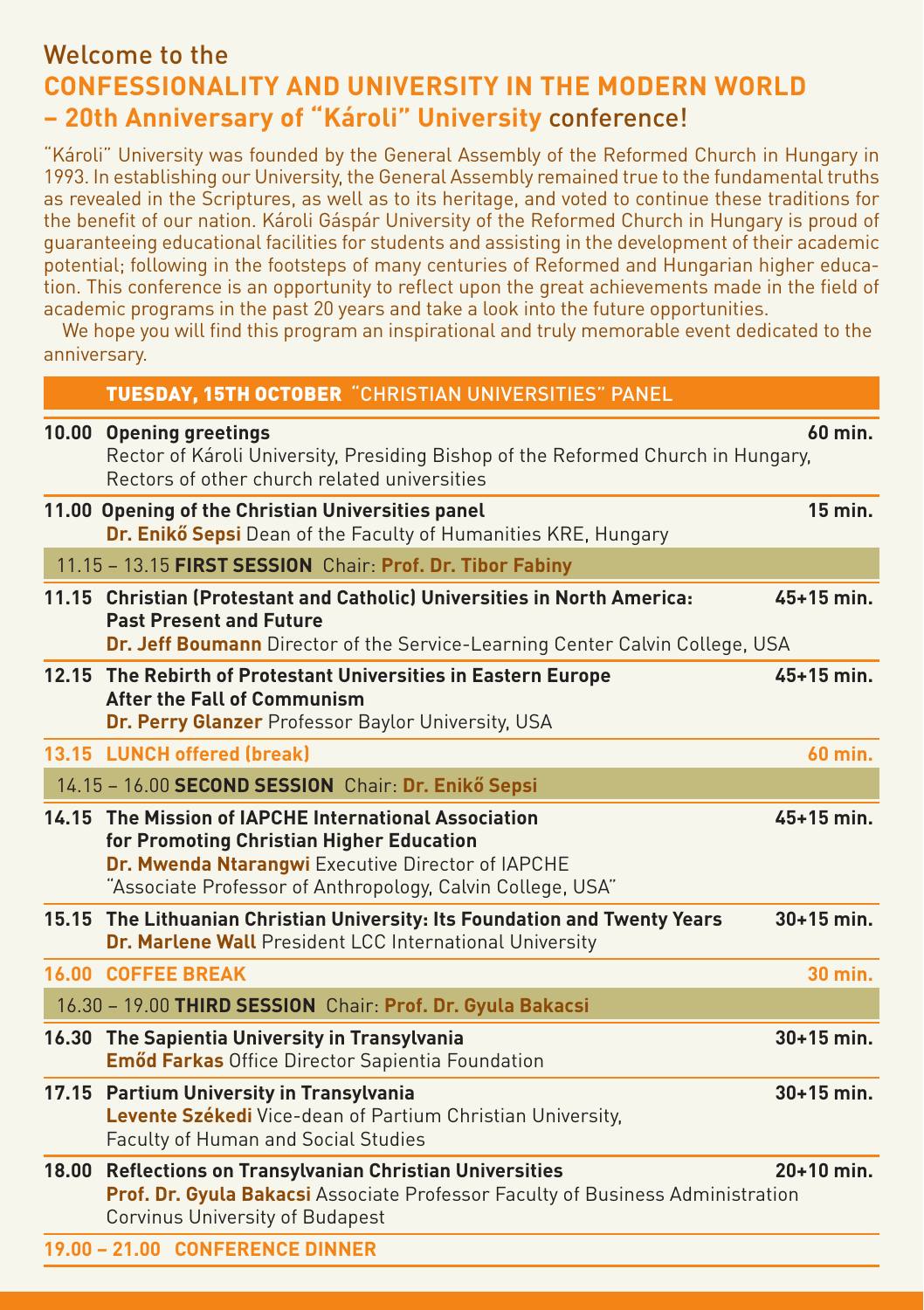|      | <b>WEDNESDAY, 16TH OCTOBER "CHRISTIAN UNIVERSITIES" PANEL</b>                                                                                                                                                                                                                                                                                                                                  |              |
|------|------------------------------------------------------------------------------------------------------------------------------------------------------------------------------------------------------------------------------------------------------------------------------------------------------------------------------------------------------------------------------------------------|--------------|
|      | 9.00 - 10.15 FOURTH SESSION Chair: Prof. Dr. Péter Balla                                                                                                                                                                                                                                                                                                                                       |              |
| 9.00 | Pázmány Péter Catholic University: Its Foundation and Twenty Years<br>Prof. Dr. Mihály Kránitz Professor, Head of Department (Pázmány Péter Catholic University)                                                                                                                                                                                                                               | $30+15$ min. |
| 9.45 | Károli Gáspár University: Its Foundation<br>Dr. Attila Kálmán Former secretary of State                                                                                                                                                                                                                                                                                                        | $20+10$ min. |
|      | 10.15 The Faculty of Theology of KRE<br>(Curriculum Development and Human Resources)<br>Prof. Dr. József Zsengellér Dean of the Faculty of Theology KRE, Hungary                                                                                                                                                                                                                               | $20+10$ min. |
|      | 10.45 COFFEE BREAK                                                                                                                                                                                                                                                                                                                                                                             | $15$ min.    |
|      | 11.00 - 13.00 FIFTH SESSION Chair: Dr. Marlene Wall                                                                                                                                                                                                                                                                                                                                            |              |
|      | 11.00 The Faculty of Law of KRE<br>(Curriculum Development and Human Resources)<br>Dr. Péter Antalóczy Dean of the Faculty of Law KRE, Hungary                                                                                                                                                                                                                                                 | $20+10$ min. |
|      | 11.30 The Faculty of Humanities<br>(Curriculum Development and Human Resources)<br>Dr. Enikő Sepsi Dean of the Faculty of Humanities KRE, Hungary                                                                                                                                                                                                                                              | $20+10$ min. |
|      | 12.00 The Theological Models of a Christian University<br>(Community of Faith and a Community of Knowledge)<br>Prof. Dr. Tibor Fabiny Director of the Institute of English Studies,<br>Hermeneutical Research Centre, KRE, Hungary                                                                                                                                                             | $20+10$ min. |
|      | 12.30 LUNCH offered                                                                                                                                                                                                                                                                                                                                                                            | 60 min.      |
|      | <b>WEDNESDAY, 16TH OCTOBER "CONFESSION AND NATION" PANEL</b>                                                                                                                                                                                                                                                                                                                                   |              |
|      | 14.00 - 16.10 FIRST SESSION Chair: Prof. Dr. József Zsengellér                                                                                                                                                                                                                                                                                                                                 |              |
|      | 14.00 Church and Education in Religious Education Schools<br>Prof. Dr. Dr. h.c. Gottfried Adam Professor of church pedagogy University of Vienna                                                                                                                                                                                                                                               | $40+10$ min. |
|      | 14.50 National Identity and Confession in the Old Testament<br>Dr. István Karasszon Professor, Director of the Old Testament Institute KRE, Hungary                                                                                                                                                                                                                                            | $30+10$ min. |
|      | 15.30 Confession and Nation in the Writings of Paul<br>Dr. Viktor Kókai Nagy Adjunct,<br>New Testament Institute Debrecen Reformed Church University                                                                                                                                                                                                                                           | $30+10$ min. |
|      | <b>16.10 COFFEE BREAK</b>                                                                                                                                                                                                                                                                                                                                                                      | 15 min.      |
|      | 16.25 - 19.00 SECOND SESSION                                                                                                                                                                                                                                                                                                                                                                   |              |
|      | 16.25 National and Congregational Identity in the Shadow of Dictatorship<br>Réka Kiss Historian Researcher of the Hungarian Academy of Sciences                                                                                                                                                                                                                                                | 30+10 min.   |
|      | 17.05 Hungarian Statement of Confession<br>András Csűrös Doctoral Student, church historian KRE, Hungary                                                                                                                                                                                                                                                                                       | 30+10 min.   |
|      | 18.00 Booklaunch:   Buda Béla: Empátia   Bagdy Emőke: Pszichofitness  <br>Introduction: Dr. Enikő Sepsi Dean of the Faculty of Humanities<br>Pszichofitness: Dr. Erika Nyitrai Head of Department, Assistant Professor<br>and Prof. Dr. Emőke Bagdy Professor Emerita<br>Empátia: Dr. Piroska Komlósi Associate Professor<br>and Dr. Zsuzsanna Mirnics Head of Department, Associate Professor | $45+10$ min. |